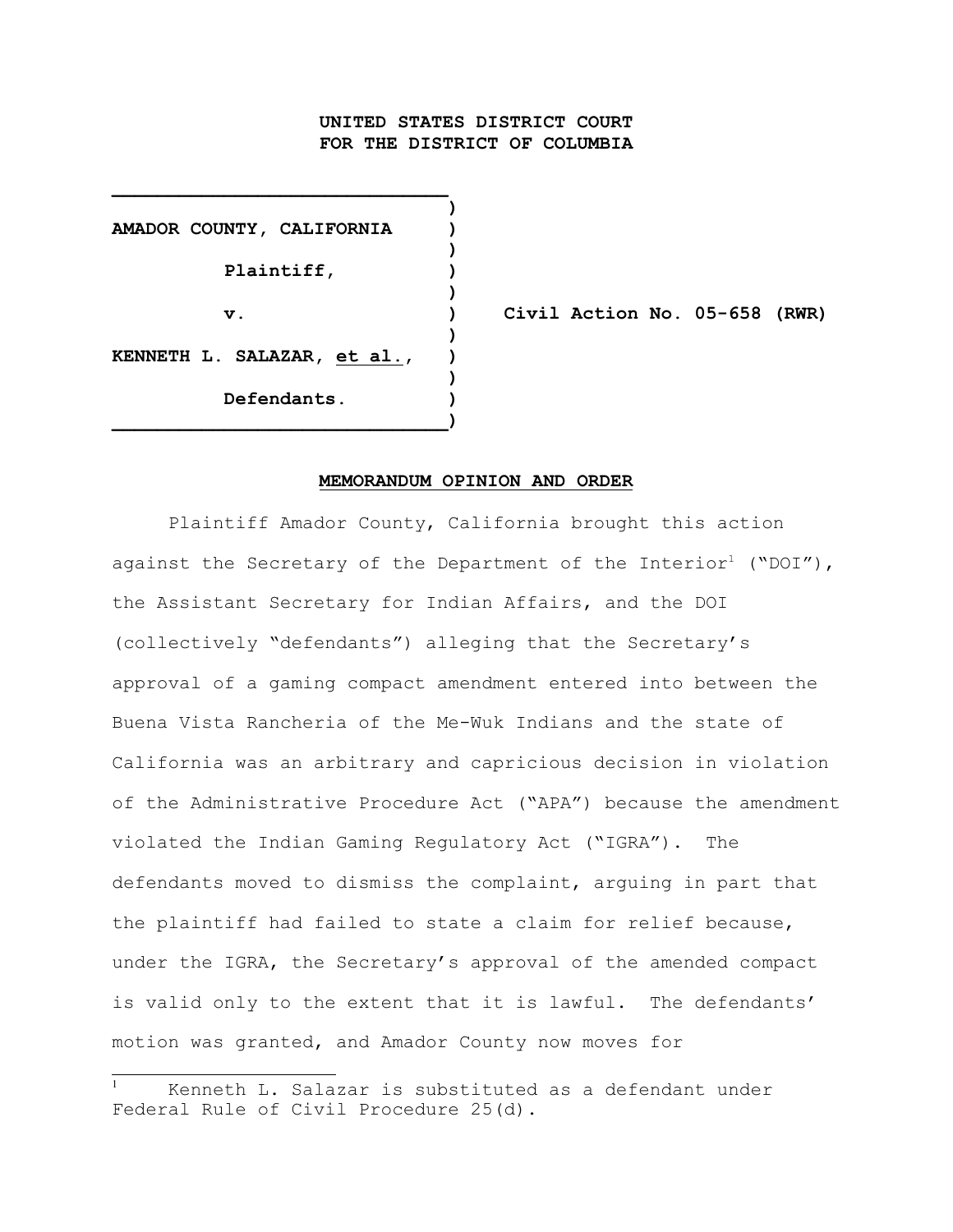reconsideration of the dismissal under Federal Rule of Civil Procedure 59(e). Because Amador County has shown neither that the decision granting the defendants' motion to dismiss was clear error nor that denying its motion for consideration will result in manifest injustice, the motion will be denied.

## BACKGROUND

The background of this case is set forth in detail in Amador County, Cal. v. Kempthorne, 592 F. Supp. 2d 101, 103-04 (D.D.C. 2009) ("January  $8<sup>th</sup>$  opinion"). In brief, under the IGRA, the Secretary is authorized to approve or disapprove any Tribal-State compact entered into between an Indian tribe and a State governing gaming on tribal land. 25 U.S.C. §§ 2710(d)(8)(A), (B). If the Secretary does not approve or disapprove a compact "before the date that is 45 days after the date on which the compact is submitted to the Secretary for approval, the compact shall be considered to have been approved by the Secretary, but only to the extent the compact is consistent with the provisions of [IGRA]." 25 U.S.C. § 2710(d)(8)(C).

Here, the Secretary approved by inaction the amended compact. Amador County brought this action against the defendants alleging that the Secretary's approval by inaction was an arbitrary and capricious decision in violation of the APA because the amendment authorized gaming in violation of the IGRA. The defendants moved to dismiss the complaint, alleging that

 $-2-$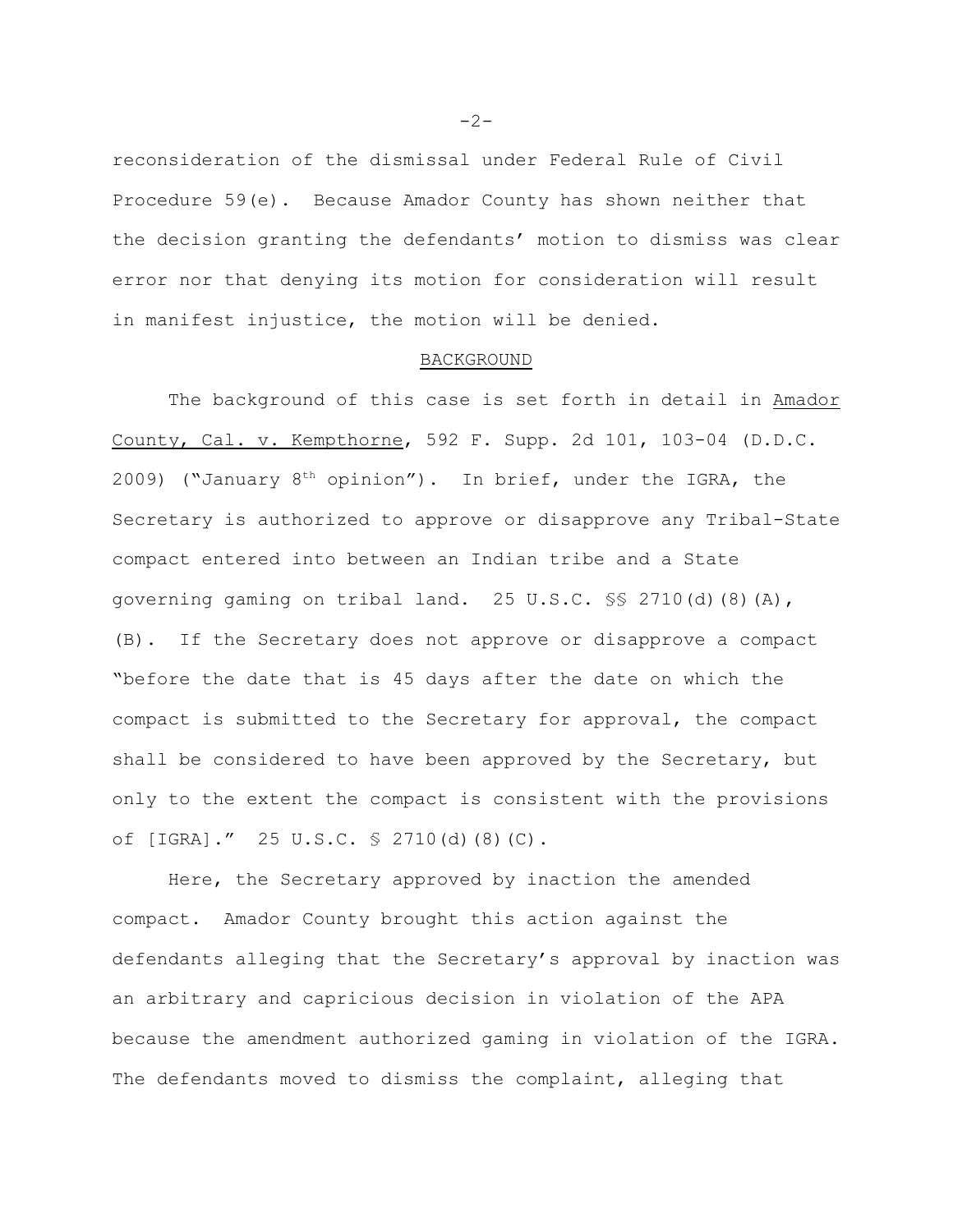Amador County lacked standing to challenge the Secretary's approval of the compact amendment; that Amador County failed to state a claim entitling it to relief because the Secretary's choice of whether to approve, disapprove, or take no action on a gaming compact is committed to the Secretary's discretion; and that the Secretary's approval by inaction of a gaming compact is valid only to the extent that the compact is lawful. The January  $8<sup>th</sup>$  opinion granting the defendants' motion found that while Amador County had standing to bring its claim, it nonetheless failed to state a claim for relief because the Secretary's decision to take no action on the amended compact is unreviewable under the APA and the Secretary's approval under  $\leq 2710$  (d) (8)(C) was lawful by the express terms of the IGRA. Amador County moves under Rule 59(e) for reconsideration, arguing that the IGRA does not preclude judicial review of the Secretary's choice to take no action on the amended compact, and that unless its motion is granted manifest injustice will occur because it has no other recourse to challenge the allegedly unlawful amended compact.

#### DISCUSSION

"'While the court has considerable discretion in ruling on a Rule 59(e) motion, the reconsideration and amendment of a previous order is an unusual measure.'" City of Moundridge v. Exxon Mobil Corp., 244 F.R.D. 10, 11-12 (D.D.C. 2007) (quoting El-Shifa Pharm. Indus. Co. v. United States, Civil Action No. 01-

-3-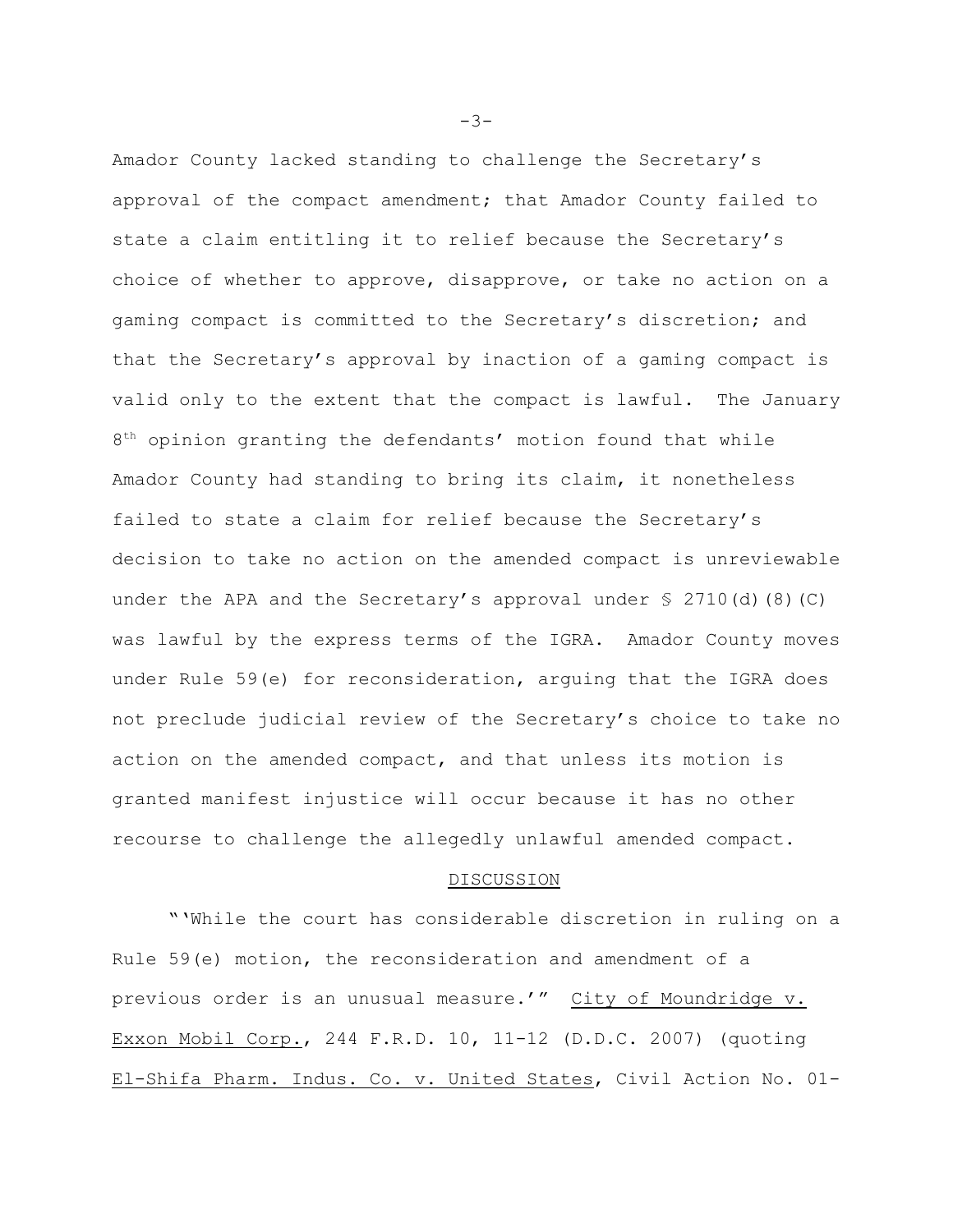731 (RWR), 2007 WL 950082, at \*1 (D.D.C. Mar. 28, 2007) (internal citations omitted)). "A motion to alter the judgment need not be granted unless there is an intervening change of controlling law, new evidence becomes available, or there is a need to correct a clear error or prevent manifest injustice." Id. at 12 (citing Messina v. Krakower, 439 F.3d 755, 758 (D.C. Cir. 2006)).

Amador County first argues that the Secretary's decision to approve a gaming compact by inaction is a final agency action subject to judicial review under the APA. While final agency action "marks the consummation of the agency's decisionmaking process . . . [and] is also an action from which legal consequences will flow," Bennett v. Spear, 520 U.S. 154, 156 (1997) (internal citation and quotation marks omitted), agency action is "committed to agency discretion when there is a lack of judicially manageable standards to quide meaningful review." Menkes v. Dep't of Homeland Sec., 486 F.3d 1307, 1311 (D.C. Cir. 2007) (citing Steenholdt v. F.A.A., 314 F.3d 633, 638 (D.C. Cir. 2003)). Amador County argues that "[b]oth IGRA itself and its legislative history, as well as Interior's interpretation of the law, provide sufficient statutory guidelines by which to judge the Secretary's action." (Pl.'s Mem. of P. & A. in Supp. of Pl.'s Rule 59(e) Mot. to Alter or Amend Judgment at 12 (emphasis added).) It states that "because Congress has provided standards by which to determine if the Secretary's disapproval is

 $-4-$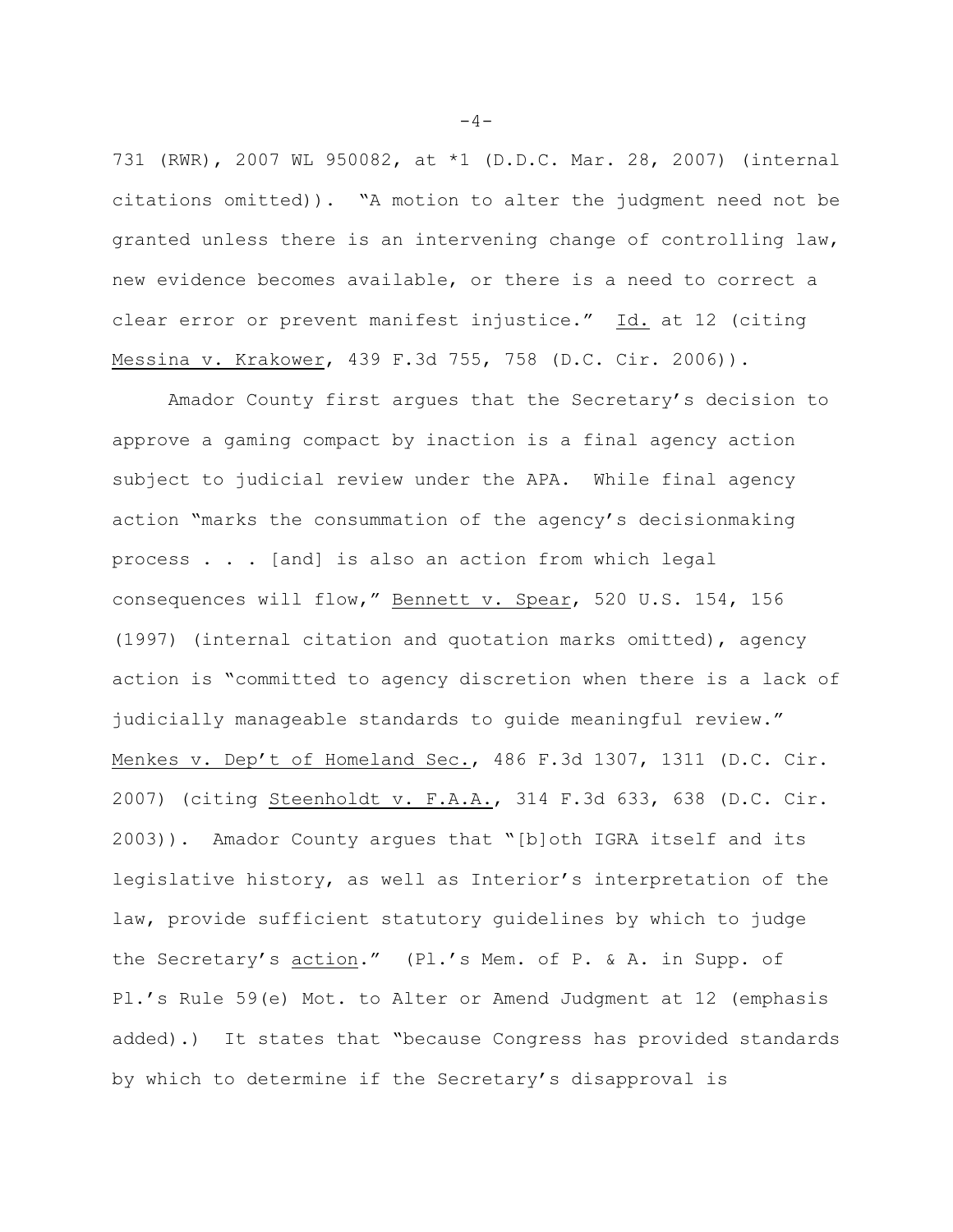lawful[,]" there must be a "clear legal standard by which to guide judicial review to determine which portions of the Amended Compact are lawful" and whether a Secretary's approval by inaction is unlawful. (Id. at 15-16.) This argument is not persuasive. That the IGRA might provide standards governing judicial review of the Secretary's affirmative approval or disapproval of a gaming compact does not support a conclusion that the statute provides standards for guiding judicial review of the Secretary's approval by inaction of a gaming compact. Moreover, in contrast to circumstances where the Secretary has affirmatively approved or disapproved a compact under § 2710(d)(8)(A) or (B), there is no administrative record embodying the Secretary's decision when the Secretary takes no action and a compact is approved only by operation of the statute. Not only is a court left without manageable standards to guide a meaningful review, it is also left without a record upon which to conduct a review.

In support of its argument, Amador County relies upon Lac Du Flambeau Band of Lake Superior Chippewa Indians v. Norton, 422 F.3d 490 (7th Cir. 2005). In Lac Du Flambeau, an Indian tribe challenged the Secretary's approval by inaction of a gaming compact submitted to her by the Ho-Chunk Nation and the state of Wisconsin, alleging that "the Secretary violated her fiduciary duty to treat all Indian tribes equally by allowing the compact

 $-5-$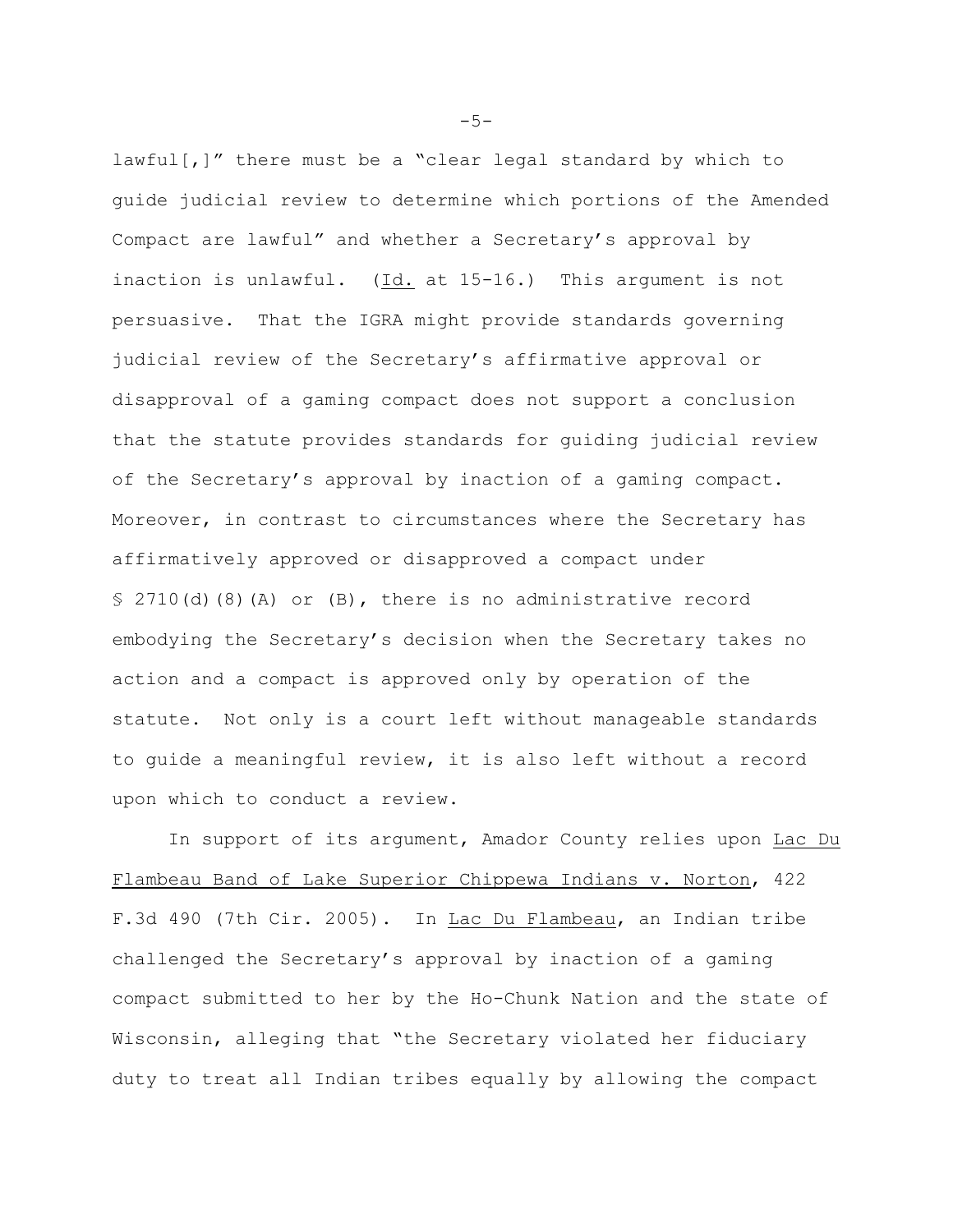to take effect." 422 F.3d at 494. The defendants moved to dismiss the suit, arguing that the tribe lacked standing and that the Secretary's inaction was not reviewable under the APA. Id. at 495. The court analyzed the question of whether the tribe had standing to bring its claim, and concluded that the Secretary's inaction injured the plaintiff because it "was the functional equivalent of an affirmative approval" and "allowed the parties to the compact to behave as if it were lawful in all respects." Id. at 501. The court, however, never reached the question of whether the Secretary's inaction constitutes final agency action subject to judicial review because the tribe forfeited any such argument by failing to respond to the Secretary's APA argument. Id. at 502. Lac Du Flambeau, then, does not support Amador County's argument that the Secretary's inaction is reviewable under the APA, and Amador County presents no authority to refute the finding that the IGRA provides no standards by which to judge whether the Secretary's inaction violates the APA.

Amador County also argues that a Secretary's approval by inaction of an illegal compact is unlawful and that, save for judicial review, Amador County has no recourse to challenge an allegedly unlawful provision of a gaming compact. It therefore urges that reconsideration is necessary to prevent manifest injustice. These arguments, likewise, are not persuasive. First, as was stated in the January  $8<sup>th</sup>$  opinion, the limited

 $-6-$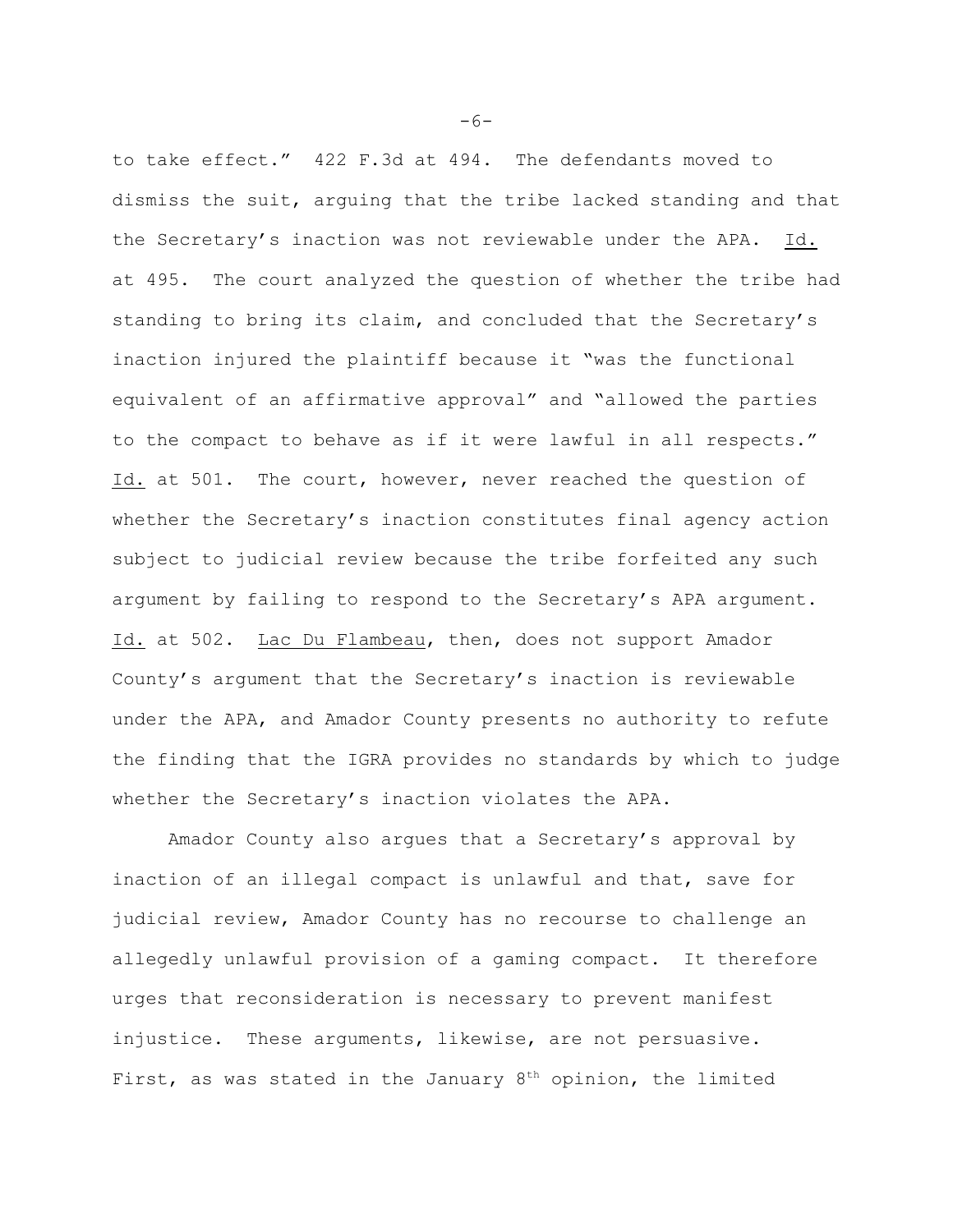approval by inaction under  $\frac{1}{2}$  2710(d)(8)(C) is inherently lawful by the express terms of the statute. Because  $\S 2710(d)$  (8)(C) deems a compact approved "only to the extent the compact is consistent with the provisions of [IGRA,]" the Secretary's deemed approval cannot be unlawful under IGRA. Further, the National Indian Gaming Commission has established other remedies for challenging allegedly unlawful gaming activities. See 25 U.S.C. § 2713(a)(1). For example, "the Chairman shall have authority to levy and collect appropriate civil fines, not to exceed \$25,000 per violation, against the tribal operator of an Indian game . . . engaged in gaming for any violation of any provision of this chapter[.]" 25 U.S.C.  $\frac{6}{5}$  2713(a)(1). Moreover, the Commission may order temporary or permanent closure of an Indian game for substantial violation of the provisions of the Act. See 25 U.S.C. § 2713(b). Because Amador County has not shown clear error and manifest injustice in the conclusion that its complaint should be dismissed for failure to state a claim upon which relief can be granted, Amador County's Rule 59(e) motion will be denied.

## CONCLUSION AND ORDER

Amador County has not shown clear error and manifest injustice in the January  $8<sup>th</sup>$  opinion granting the defendants' motion to dismiss. Accordingly, it is hereby

 $-7-$